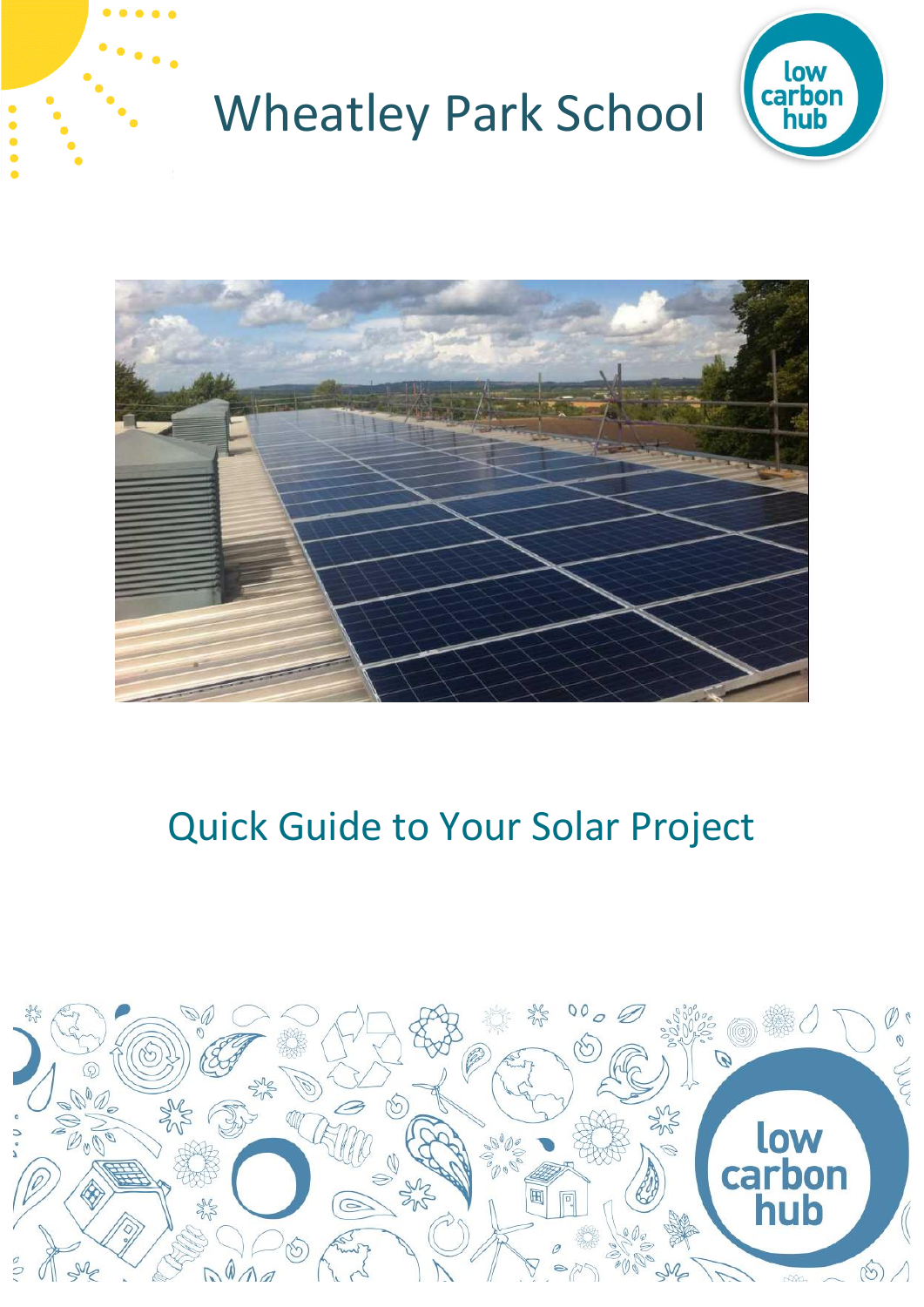

#### **Contents**  $\mathbf{r}$

 $\begin{array}{cccccccccccccc} \bullet & \bullet & \bullet & \bullet & \bullet & \bullet & \bullet \end{array}$ 

 $\ddot{\bullet}$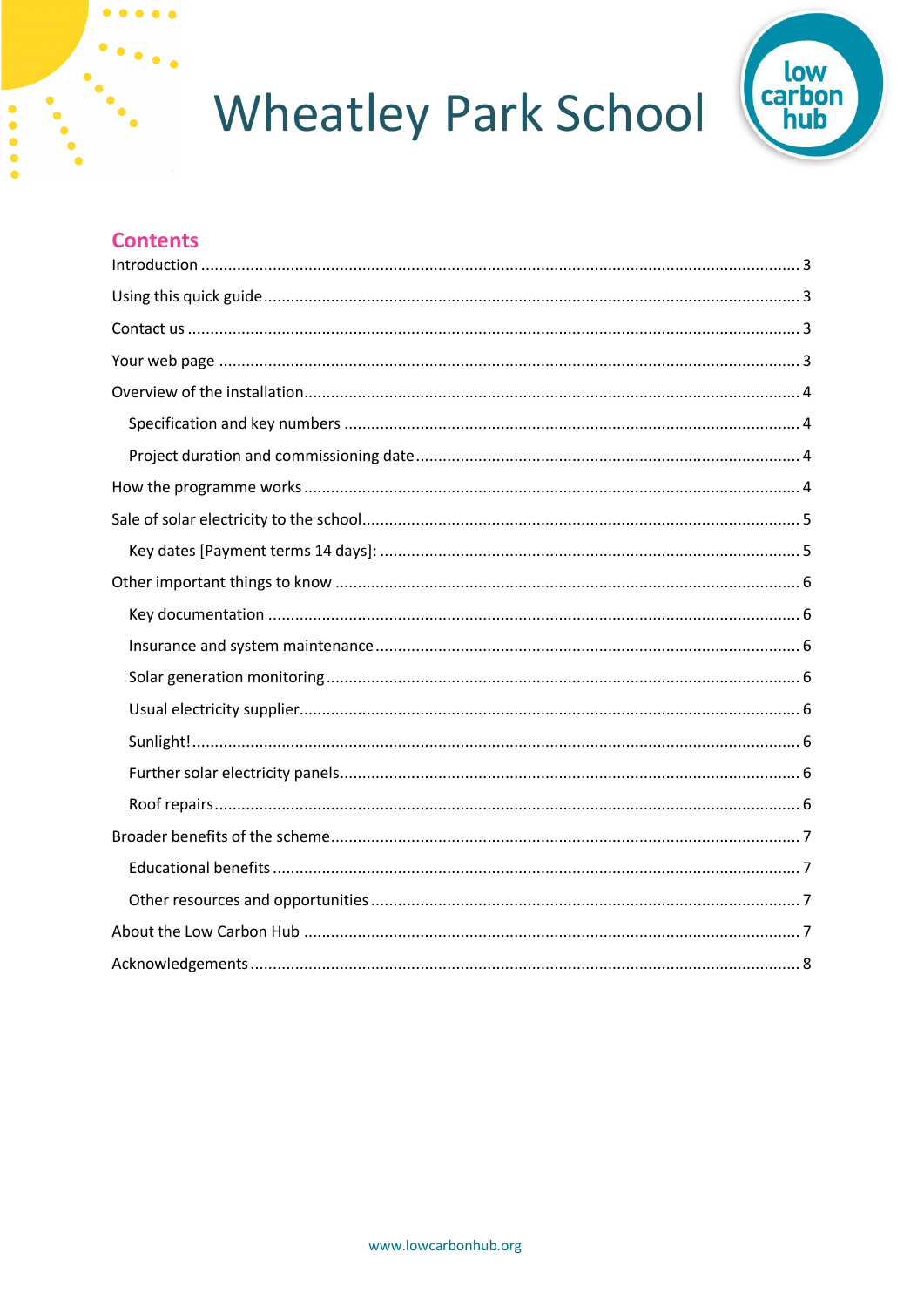

### <span id="page-2-0"></span>**Introduction**

After months of collaborative work your School's solar PV installation is fully operational! You can now enjoy the benefits of clean, renewable energy for 20 years. It will also act as an inspiring focal point for the School and local community, contributing to the climate change challenge and reducing the School's electricity bills.

## <span id="page-2-1"></span>**Using this quick guide**

The purpose of this quick guide is to provide a summary of all the key aspects of the project, setting out clearly the responsibilities of the Low Carbon Hub and the School. As we continue to develop projects with other schools across the County, we welcome your feedback you on the handbook and our Solar Energy for Schools programme, so we can make improvements where possible.

### <span id="page-2-2"></span>**Contact us**

Please do not hesitate to contact us should you have any queries. Please state the name of the School/Academy you're calling from when you correspond:

| Type of enquiry                         | Email                     | <b>Telephone</b> |
|-----------------------------------------|---------------------------|------------------|
| Invoice related queries                 | accounts@lowcarbonhub.org | 01865 246099     |
| Technical support and any other queries | info@lowcarbonhub.org     | 01865 246099     |

### <span id="page-2-3"></span>**Your web page**

Information about your installation, including access to the monitoring data can be found here: **<http://www.lowcarbonhub.org/projects/wheatley-park-school>**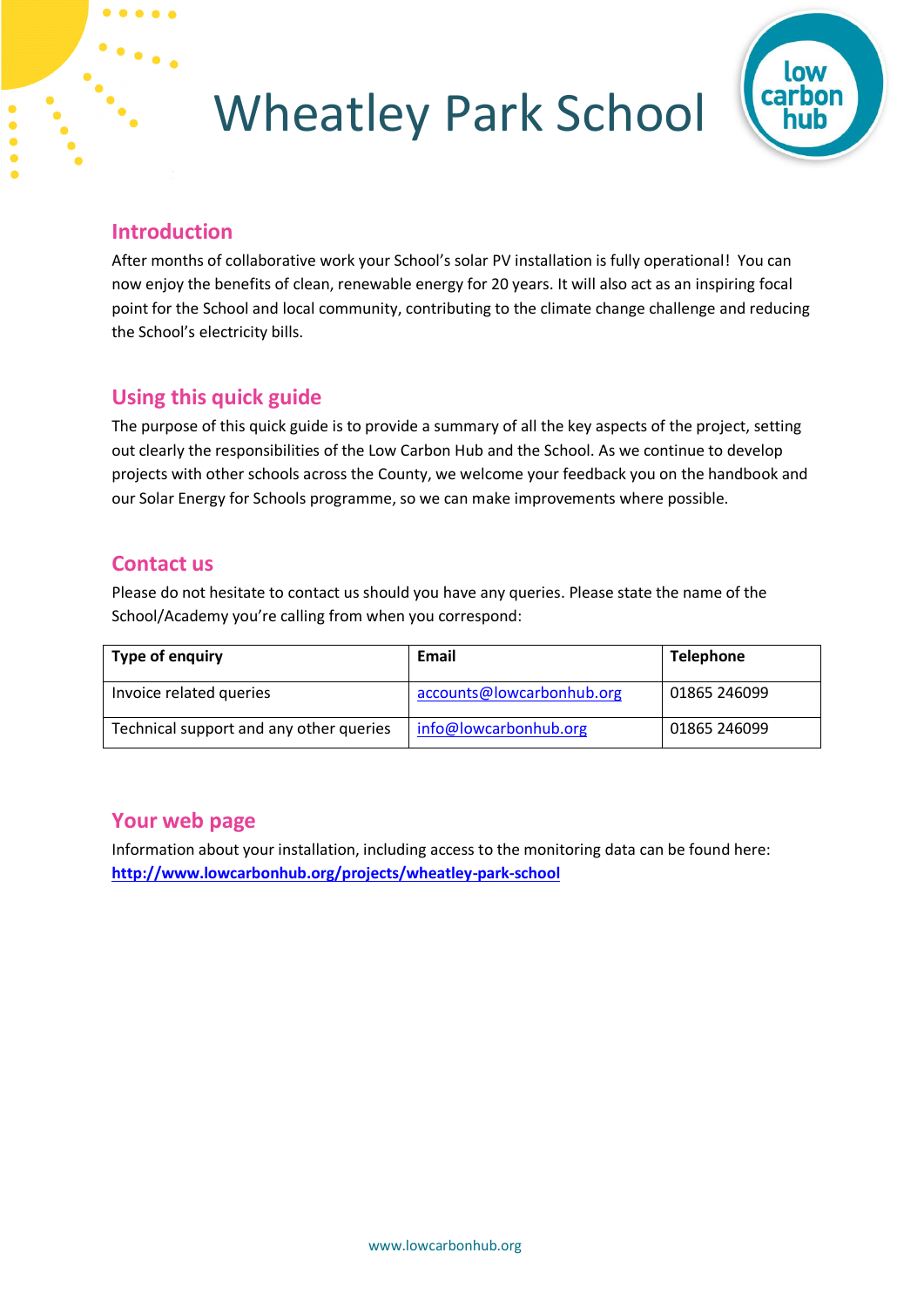

## <span id="page-3-0"></span>**Overview of the installation**

### <span id="page-3-1"></span>**Specification and key numbers**

| <b>Details</b>                                       | Maths          | Media/Eng  | <b>Total</b> |
|------------------------------------------------------|----------------|------------|--------------|
| Size of solar project in kWp                         | 18.75          | 30         | 48.75        |
| Solar panels (Renesola 250 Watts peak capacity)      | x 77           | 120        | 195          |
| Inverter make: SolarMax Sputnik                      | x <sub>2</sub> | $\times 2$ | $\times 4$   |
| Estimated annual solar electricity in kWh            | 17,200*        | 24,300     | 41,500       |
| Solar generation used on-site (kWh, estimated)       | 12,380*        | 17,500     | 29,880       |
| % of solar generated that is used on-site            | 72%            | 72%        | 72%          |
| $CO2$ saving per annum (tonnes)                      | 7.6            | 10.8       | 18.5         |
| CO <sub>2</sub> avoided during project life (tonnes) | 153            | 216        | 369          |

\* It is anticipated there will be a small, gradual degradation in panel output throughout the life of the system

### <span id="page-3-2"></span>**Project duration and commissioning date**

- Commissioning date:  $11<sup>th</sup>$  August 2014;
- Project duration: 20 years;
- Project developer: Low Carbon Hub
- Installer: Joju Solar (commissioned by the Low Carbon Hub).

### <span id="page-3-3"></span>**How the programme works**

- A roof agreement was signed by the school to enable the solar panels to be owned and operated by the Low Carbon Hub for a period of 20 years (agreement available on request);
- The solar installation was installed at no cost to the school. The Low Carbon Hub raised the money to pay for the installations via a community share offer and receives the project revenues.

### **Project revenues**

The income is received from three sources:

- **Feed-in tariff** the Low Carbon Hub receives money for every unit of renewable electricity generated. This is part of a Government incentive scheme to help reduce carbon emissions and once installed, the payments will be honoured for 20 years;
- **Export tariff** in some cases the Low Carbon Hub sells electricity back to the grid (for installations under 30kWp in size, this is assumed to be 50% of the amount generated. For installations above 30kWp, actual export data is used instead);
- **Sale of electricity to the school** the Low Carbon Hub sells the solar electricity used on-site to the school at 25% less per unit than the school pays through their standard day-time electricity tariff.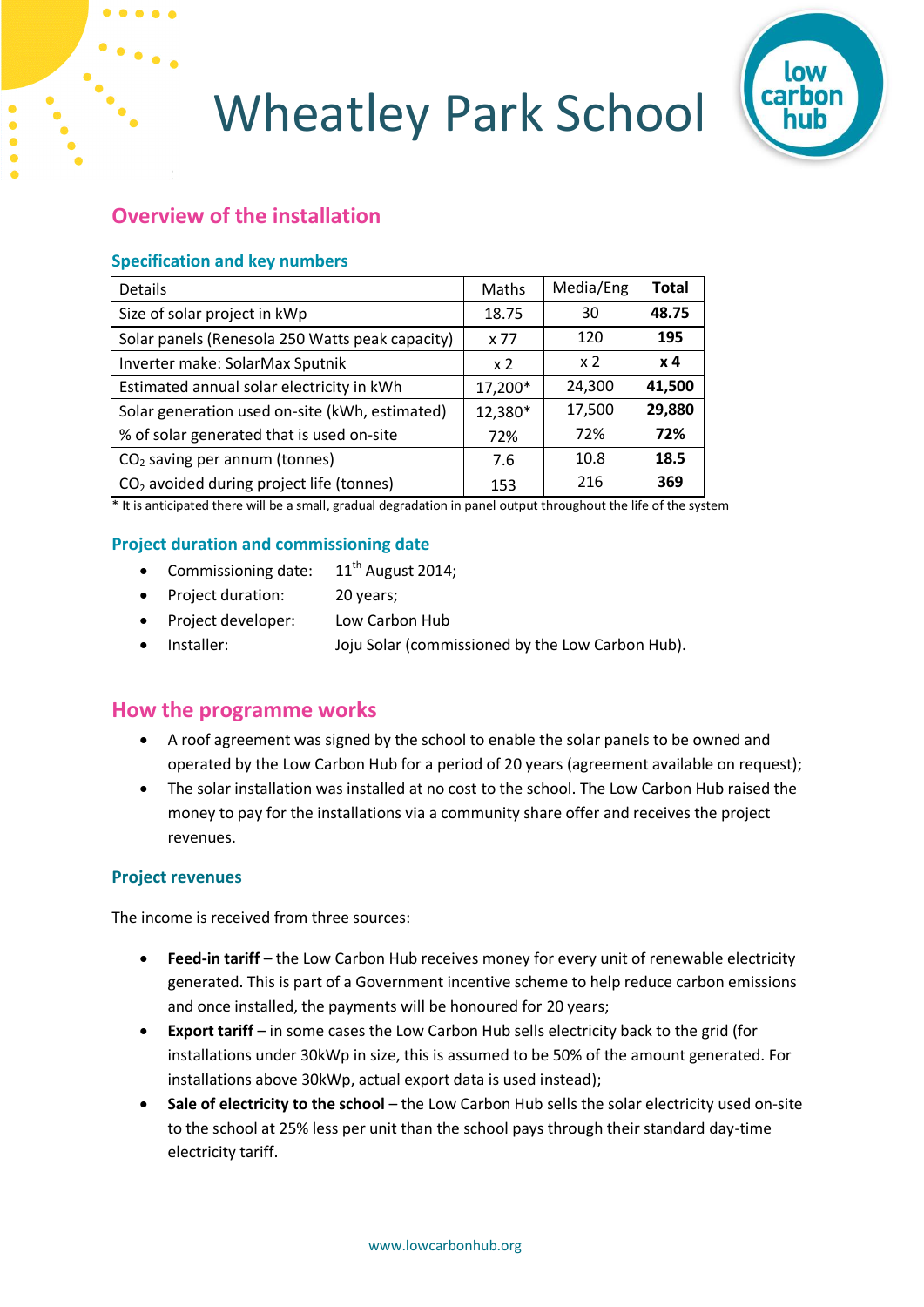

This revenue pays back the community shareholders their capital over time and the surplus is then split almost evenly three ways:

- 1. **The school** gets a discount on the solar electricity it buys (as mentioned above);
- 2. **Community shareholders** receive a fair return for their investment (5% internal rate of return projected);
- 3. **Community benefit** the remaining surplus goes to the Low Carbon Hub to support further community energy projects. At the time of writing the projects include:
	- o encouraging further schools to install renewable energy;
	- o supporting energy efficiency projects (in our first year this included providing support to 20 householders in fuel poverty with external wall insulation);
	- o helping a range of community groups to create their own local energy projects.

## <span id="page-4-0"></span>**Sale of solar electricity to the school**

The school continues to purchase grid imported electricity in the normal way from their usual electricity supplier. The 20-year agreement between the Low Carbon Hub and the School is about the solar electricity used on-site, and the Low Carbon Hub will invoice the School each quarter for this. For these solar units you have consumed, we will apply a 25% discount compared to the standard unit cost you are paying through your existing electricity supplier. To calculate your discount we need to know what your current electricity prices are.

**If the school buys electricity through the central purchasing contract with Oxfordshire County Council**, we will contact them directly to find out what your current unit cost is.

**If your school arranges its own electricity purchasing**, you will need to provide us with a copy of your last quarter's electricity bill before the end of the current quarter. In the first instance, if this hasn't been received your electricity will be charged at the previous quarters prices. If a bill hasn't been received by the subsequent quarter electricity will be charged at the full rate until we receive a copy of your electricity bill. We are happy to receive scanned copies of bills by email, please send them to [accounts@lowcarbonhub.org.](mailto:accounts@lowcarbonhub.org)

**If you change your electricity procurement arrangements**, please let us know so we can keep our records up to date.

| Period                | Price information to be received by | <b>Billing date</b>    |
|-----------------------|-------------------------------------|------------------------|
| December to February  | End of February                     | Early March            |
| March to May          | End of May                          | Early June             |
| June to August        | <b>End of August</b>                | <b>Early September</b> |
| September to November | End of November                     | Early December         |

### <span id="page-4-1"></span>**Key dates [Payment terms 14 days]:**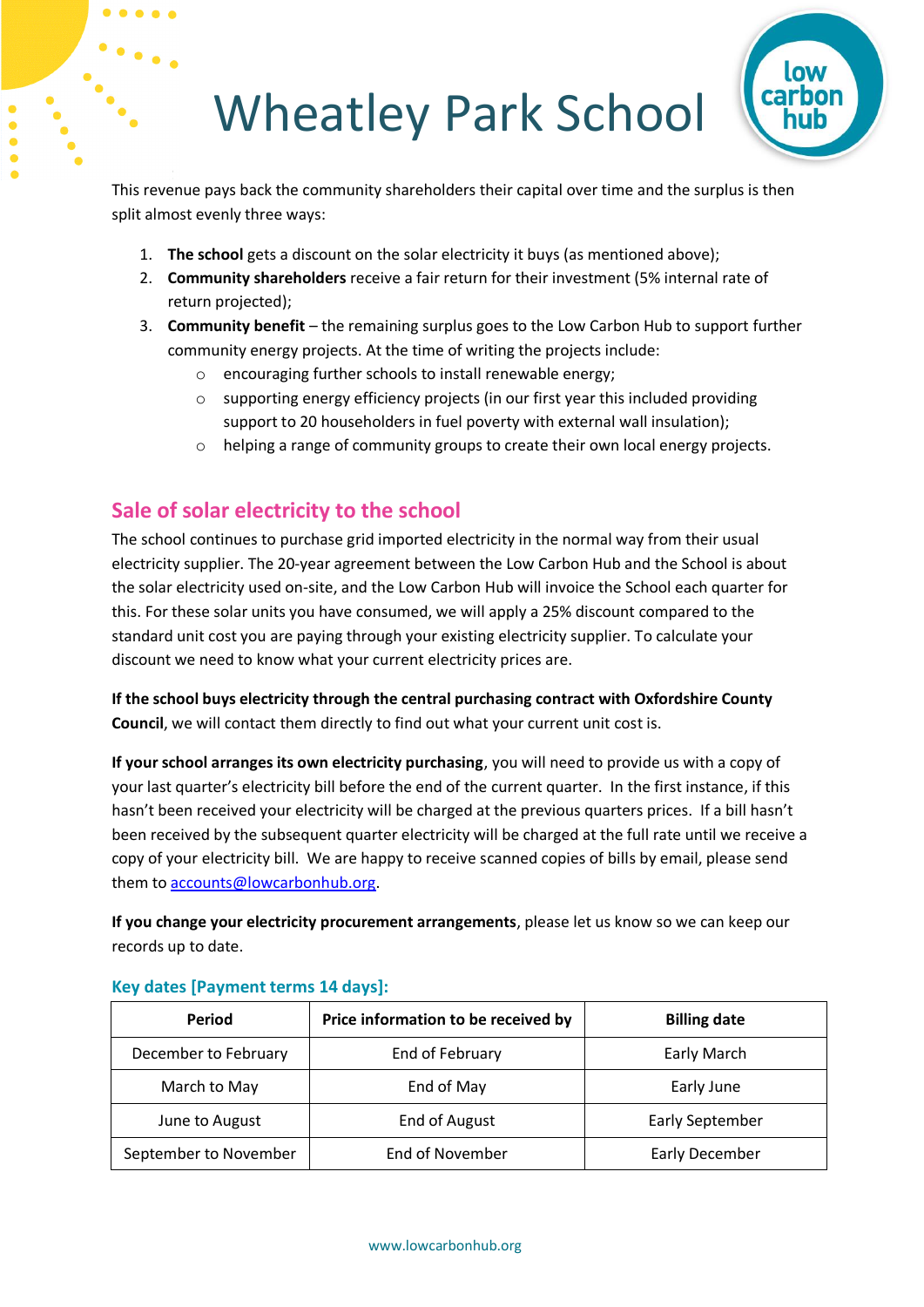

### <span id="page-5-0"></span>**Other important things to know**

#### <span id="page-5-1"></span>**Key documentation**

If you require copies of any key documents, for example the lease (legal) contract – we are able to provide copies. Please let us know.

#### <span id="page-5-2"></span>**Insurance and system maintenance**

The Low Carbon Hub is responsible for insuring the panels and for maintaining solar installation for 20 years.

### <span id="page-5-3"></span>**Solar generation monitoring**

The Low Carbon Hub will be closely monitoring the performance of the solar installation. However, the school also has access to monitor progress. Please contact us and we can show you how to do this.

### <span id="page-5-4"></span>**Usual electricity supplier**

The school has agreed to take such steps as are reasonably practicable to ensure adequate security of the Property and the Buildings being no more onerous and at no additional cost to the Landlord as currently provided.

#### <span id="page-5-5"></span>**Sunlight!**

It is obviously important that sunlight is allowed to reach the panels. The school has agreed to manage the growth of trees in the vicinity of the buildings where the panels are installed so that there is no shading of the solar panels.

### <span id="page-5-6"></span>**Further solar electricity panels**

Should the school consider installing further solar panels to the same Meter Point Administration Number (MPAN), please discuss this with us. This would require the consent of the Low Carbon Hub as there may be implications for our programme.

#### <span id="page-5-7"></span>**Roof repairs**

Should the school need to make repairs or modifications to the roofs where panels are located, it is a contractual requirement that the School plans the works with the Low Carbon Hub. Please contact us.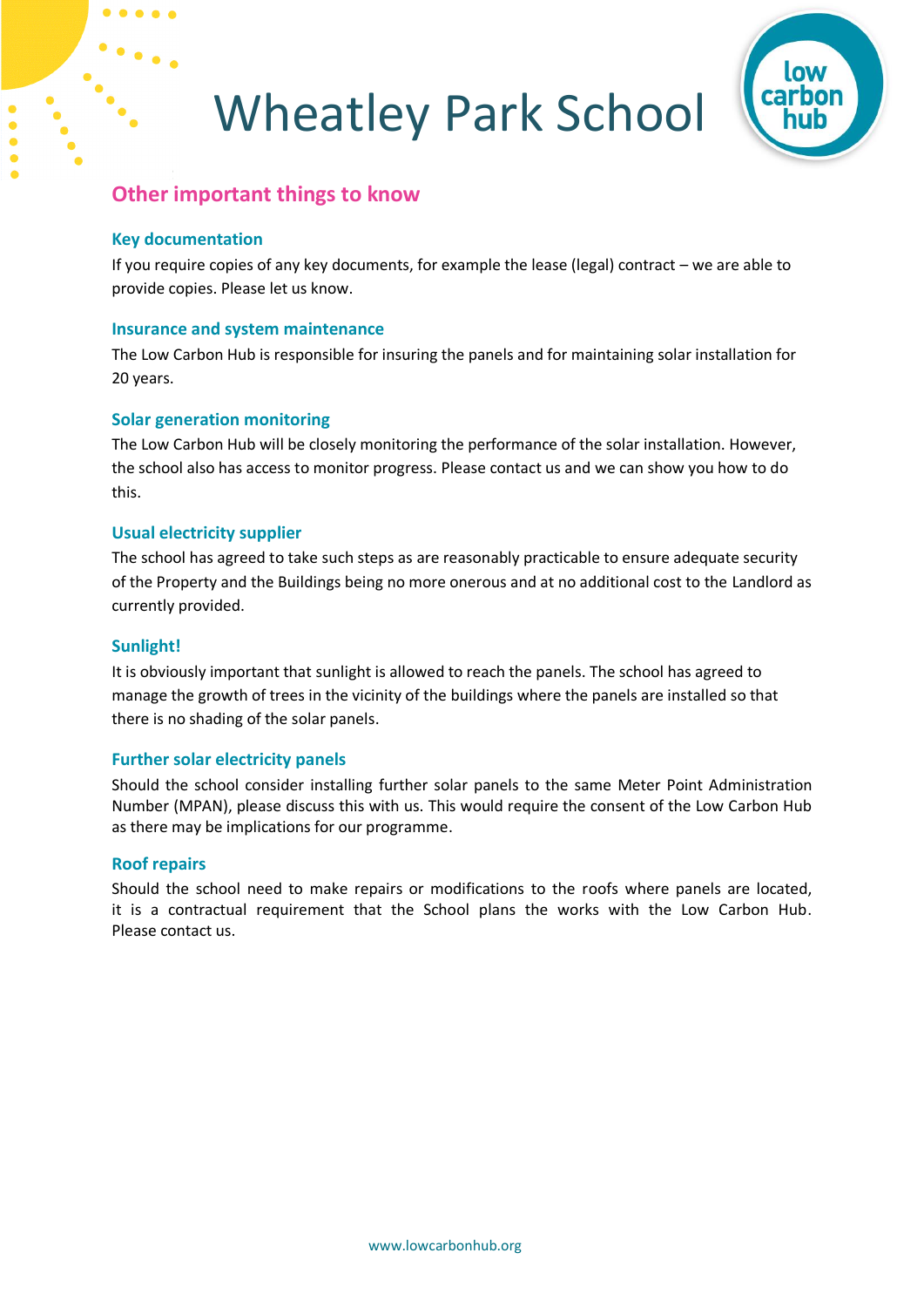

### <span id="page-6-0"></span>**Broader benefits of the scheme**

### <span id="page-6-1"></span>**Educational benefits**

In addition to the monitoring information, we can help connect you to relevant educational resources. If you want to arrange for someone to visit the school to discuss the technology, or explain the project in more depth, we can also help to organise this.

### <span id="page-6-2"></span>**Other resources and opportunities**

The Low Carbon Hub is talking to a range of local organisations on how to make Oxfordshire schools more sustainable. We will keep you posted of any relevant opportunities and resources you may find interesting. Equally, if you are aware of any resources or opportunities you feel could benefit other schools, please let us know.

At the time of writing, we are working with:

- $\triangleright$  Oxfordshire County Council (Stark metering and schools energy advice);
- $\triangleright$  EiE (energy management training);
- $\triangleright$  Groundwork (supporting eco school programmes);
- $\triangleright$  Friends of the Earth Run on Sun campaign;
- $\triangleright$  Community Action Groups (CAG's). To find out more, please go to our online listing at [www.lowcarbonhub.org/SchoolSolar](http://www.lowcarbonhub.org/SchoolSolar)

### <span id="page-6-3"></span>**About the Low Carbon Hub**

The Low Carbon Hub is a social enterprise that is championing community energy for Oxfordshire. The Hub is spearheading the development of a new energy system with communities at the heart. We do this by developing renewable energy schemes with schools, businesses, the public sector and communities to put local power in the hands of local people. Oxford City and Oxfordshire County Council have an appointed Director on our Board, and we work together in partnership with these shared aims. To find out more, visit our website at [http://www.lowcarbonhub.org](http://www.lowcarbonhub.org/)